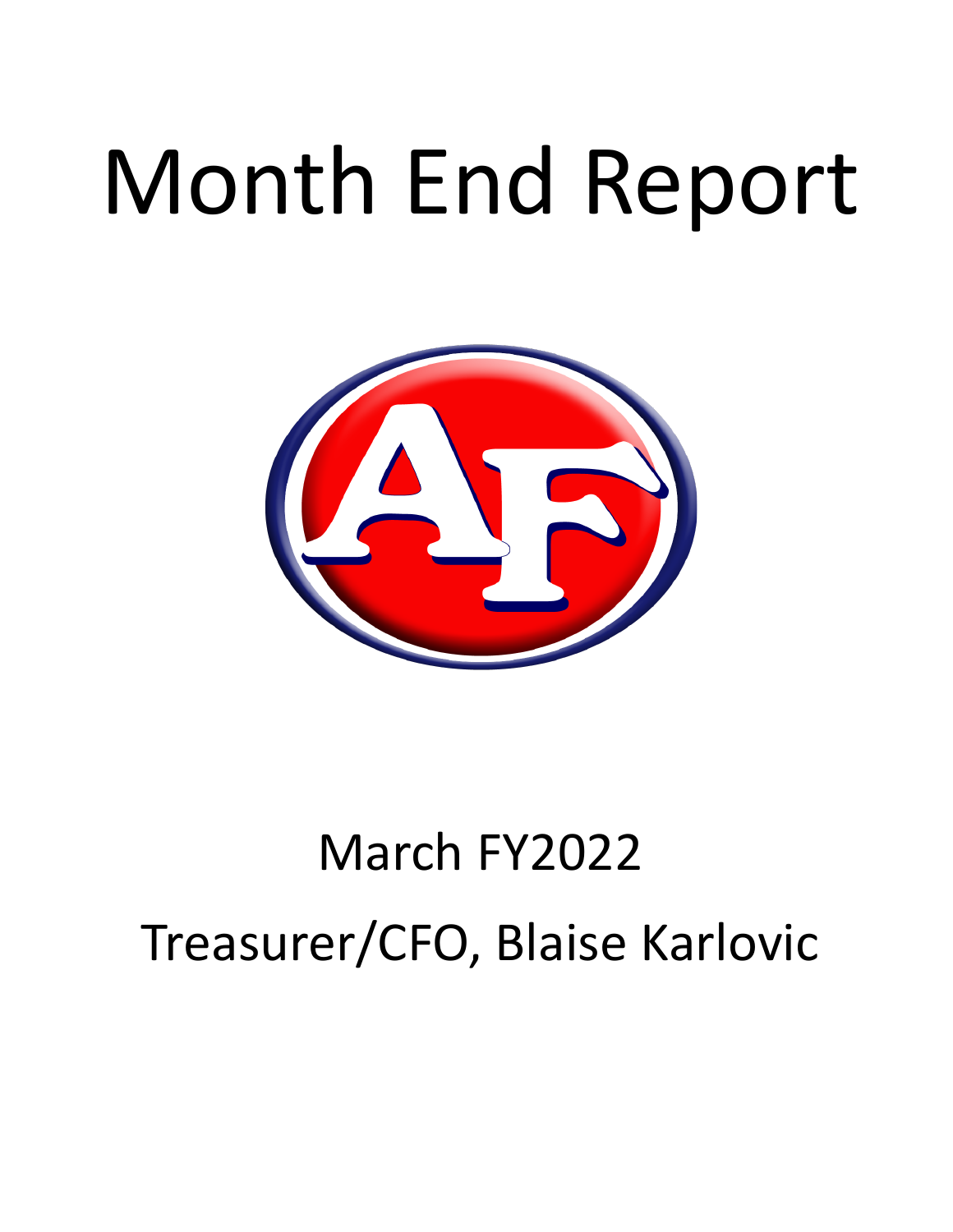#### **AUSTINTOWN LOCAL SCHOOL DISTRICT MONTH END REPORT FOR MARCH**

**FISCAL YEAR 2022**

| <b>BUDGET REPORT</b>     |                                                           |    |                                |               |                                   |                   |                                    |          |                                |      |                                   |    |                               |      |                      |
|--------------------------|-----------------------------------------------------------|----|--------------------------------|---------------|-----------------------------------|-------------------|------------------------------------|----------|--------------------------------|------|-----------------------------------|----|-------------------------------|------|----------------------|
|                          |                                                           |    | FISCAL YEAR 2022               |               | <b>PRIOR YEAR</b>                 | <b>FYTD BOARD</b> |                                    |          |                                |      |                                   |    |                               |      | <b>BUDGET</b>        |
|                          |                                                           |    | <b>ORIGINAL</b>                |               | <b>CARRYOVER</b>                  | <b>APPROVED</b>   |                                    |          | FISCAL YEAR 2022               |      | FISCAL YEAR 2022                  |    | <b>OUTSTANDING</b>            |      | <b>AVAILABLE FOR</b> |
| <b>FUND</b>              | <b>FUND DESCRIPTION</b>                                   |    | <b>APPROPRIATIONS</b>          |               | <b>ENCUMBRANCES</b>               | <b>AMENDMENTS</b> |                                    |          | <b>EXPENDABLE</b>              |      | <b>EXPENDITURES</b>               |    | <b>ENCUMBRANCES</b>           |      | <b>EXPENDITURE</b>   |
|                          |                                                           |    |                                |               | <b>GENERAL FUND</b>               |                   |                                    |          |                                |      |                                   |    |                               |      |                      |
|                          | 001 GENERAL FUND                                          | Ś. | 44,500,388.77 \$               |               | 215,222.28 \$                     |                   | $-5$                               |          |                                |      | 44,715,611.05 \$30,869,916.42 \$  |    | 1,805,371.09 \$ 12,040,323.54 |      |                      |
| <b>DEBT SERVICE FUND</b> |                                                           |    |                                |               |                                   |                   |                                    |          |                                |      |                                   |    |                               |      |                      |
|                          | 002 BOND RETIREMENT                                       | \$ | 3,809,666.91 \$                |               | $\Delta \sim 100$                 | \$                | $-5$                               |          |                                |      | 3,809,666.91 \$ 2,594,737.59 \$   |    | 408,447.10 \$                 |      | 806,482.22           |
|                          |                                                           |    |                                |               | <b>CAPITAL IMPROVEMENT FUNDS</b>  |                   |                                    |          |                                |      |                                   |    |                               |      |                      |
|                          | 003 PERMANENT IMPROVEMENT                                 | Ś  | 2,900,000.00                   | $\mathsf{S}$  |                                   | Ś                 | $\sim$                             | \$       | 2,900,000.00 \$                |      | 1,058,327.54 \$                   |    | 97,603.25 \$                  |      | 1,744,069.21         |
|                          | 004 BUILDING                                              |    |                                | Ś             |                                   |                   |                                    | \$       |                                | Ŝ    |                                   | Ś  |                               | \$   |                      |
|                          | 070 CAPITAL PROJECTS                                      |    | 100,000.00                     | -\$           |                                   |                   |                                    | \$       | 100,000.00                     | - \$ |                                   |    |                               | Ś    | 100,000.00           |
|                          | TOTAL CAPITAL IMPROVEMENT FUNDS                           |    | 3,000,000.00 \$                |               |                                   |                   |                                    |          |                                |      | 3,000,000.00 \$ 1,058,327.54 \$   |    | 97,603.25 \$                  |      | 1,844,069.21         |
|                          |                                                           |    |                                |               | <b>SPECIAL REVENUE FUNDS</b>      |                   |                                    |          |                                |      |                                   |    |                               |      |                      |
|                          | 006 FOOD SERVICE                                          |    | 1,750,718.39 \$                |               | 47,348.58 \$                      |                   |                                    | \$       | 1,798,066.97 \$                |      | 1,379,385.94 \$                   |    | 372,911.32 \$                 |      | 45,769.71            |
|                          | 018 PUBLIC SCHOOL SUPPORT                                 |    | 132,052.45                     | - \$          | 834.00                            | - Ś               |                                    | \$       | 132,886.45 \$                  |      | 72,899.80 \$                      |    | 28,786.16 \$                  |      | 31,200.49            |
|                          | 019 OTHER GRANT                                           |    | 38,000.00 \$                   |               | 583.02                            | -\$               |                                    | Ś        | 38,583.02 \$                   |      | $31,100.61$ \$                    |    | 3,064.07 \$                   |      | 4,418.34             |
|                          | 034 OSFC PROJ-.5 MILLS MAINTENANCE FUND                   |    | 297,408.19                     | - \$          |                                   | Ś                 |                                    | Ś        | 297,408.19 \$                  |      | 52,062.04                         | -S | 21,632.86 \$                  |      | 223,713.29           |
|                          | 300 DISTRICT MANAGED ACTIVITY                             |    | 330,743.15                     | - \$          | 16,101.46                         | .S                |                                    |          | 346,844.61 \$                  |      | 333,423.37 \$                     |    | 75,437.68                     | - \$ | (62,016.44)          |
|                          | 451 DATA COMMUNICATION FUND                               |    | 7,200.00                       | $\frac{1}{2}$ |                                   |                   |                                    |          | 7,200.00                       | - S  | 7,200.00                          | -S |                               |      |                      |
|                          | 467 STUDENT SUCCESS AND WELLNESS                          |    |                                | \$            |                                   |                   |                                    |          |                                | Ŝ    |                                   | .s |                               |      |                      |
|                          | 499 MISCELLANEOUS STATE GRANT FUND                        |    |                                |               |                                   |                   |                                    |          |                                |      |                                   | \$ |                               |      |                      |
|                          | 507 ESSER FEDERAL RELIEF FUND                             |    | 8,446,104.25                   | - \$          | 422,243.51 \$                     |                   | 670,749.72                         | - Ś      | 9,539,097.48                   | .S   | 3,163,495.40                      |    | 335,457.60                    | Ś    | 6,040,144.48         |
|                          | 510 CORONA VIRUS RELIEF FUND                              |    | 119,337.43                     | - Ś           |                                   | - Ś               |                                    |          | 5,013.93                       | - S  | 5,013.93                          | -S |                               | Ŝ    |                      |
|                          | 516 FY19 Title VI-B                                       |    | 1,092,900.53                   | - \$          | 9,666.67                          | Ś                 | $(123,990.17)$ \$<br>215,932.64 \$ |          | 1,308,833.17                   | - \$ | 844,374.25                        | -S | 9,200.00                      | -\$  | (0.00)<br>455,258.92 |
|                          | 551 FY20 TITLE III LEP                                    |    |                                | Ś             |                                   | Ś                 |                                    | \$       |                                | Ŝ    |                                   | Ŝ. |                               | Ŝ    |                      |
|                          | 572 TITLE I DISADVANTAGED STUDENTS                        |    | 907,190.81 \$                  |               | 1,279.58                          |                   | 298,486.84                         | -\$      | 1,206,957.23                   | - Ś  | 498,740.01                        | .s | 68,256.31 \$                  |      | 639,960.91           |
|                          | 584 TITLE IV-A                                            |    | 109,085.15 \$                  |               |                                   | -\$               |                                    | Ś        | 109,085.15 \$                  |      | 60,174.33                         | .s | 1,939.76                      |      |                      |
|                          | 587 IDEA SPECIAL ED. PRESCHOOL                            |    | 15,998.15                      |               |                                   |                   |                                    | \$       | 15,998.15 \$                   |      |                                   | Ŝ. |                               | -\$  | 15,998.15            |
|                          | 590 IMPROVING TEACHER QUALITY                             |    | 165,350.38 \$                  |               |                                   |                   |                                    |          | 236,509.04 \$                  |      | 114,994.71 \$                     |    | 684.00 \$                     |      | 120,830.33           |
|                          | 599 MISCELLANEOUS FEDERAL GRANT FUND                      |    | 190,965.20 \$                  |               | 7,143.11 \$                       |                   | 71,158.66                          | - \$     | 134,058.37 \$                  |      |                                   | -Ś |                               |      |                      |
|                          |                                                           |    |                                |               |                                   |                   | $(64,049.94)$ \$                   |          |                                |      | 80,275.60                         |    | 11,538.20 \$                  |      | 42,244.57            |
|                          | TOTAL SPECIAL REVENUE FUNDS                               |    | 13,603,054.08 \$               |               | 505,199.93 \$                     |                   | 1,068,287.75 \$                    |          | 15,176,541.76 \$               |      | 6,643,139.99 \$                   |    | 928,907.96 \$                 |      | 7,557,522.75         |
|                          | <b>TOTAL ALL GOVERNMENTAL FUNDS</b>                       | Ŝ. | 64,913,109.76 \$               |               | 720,422.21 \$                     |                   | 1,068,287.75 \$                    |          |                                |      | 66,701,819.72 \$ 41,166,121.54 \$ |    | 3,240,329.40 \$ 22,248,397.72 |      |                      |
|                          |                                                           |    |                                |               |                                   |                   |                                    |          |                                |      |                                   |    |                               |      |                      |
|                          |                                                           |    |                                |               | <b>ENTERPRISE FUNDS</b>           |                   |                                    |          |                                |      |                                   |    |                               |      |                      |
|                          | 020 SPECIAL ENTERPRISE FUND                               | Ś  | 71,701.00 \$                   |               |                                   | \$                | $\omega$                           | \$       | 71,701.00 \$                   |      | 42,439.26 \$                      |    | 13,110.72 \$                  |      | 16,151.02            |
|                          | 011 FALCON STORE                                          |    | $3,000.00$ \$                  |               |                                   |                   |                                    | \$       | $3,000.00$ \$                  |      | $2,125.00$ \$                     |    | $2,225.00$ \$                 |      | 3,000.00             |
|                          | <b>TOTAL ENTERPRISE FUNDS</b>                             |    | 74,701.00 \$                   |               |                                   |                   |                                    | Ś        | 74,701.00 \$                   |      | 44,564.26 \$                      |    | 15,335.72 \$                  |      | 19,151.02            |
|                          |                                                           |    |                                |               | n                                 |                   |                                    |          |                                |      |                                   |    |                               |      |                      |
|                          | 022 DISTRICT AGENCY                                       | \$ | 27,000.00 \$                   |               |                                   | \$                |                                    | \$       | 27,000.00 \$                   |      | 13,199.11 \$                      |    | $\omega_{\rm{max}}$           | \$   | 13,800.89            |
|                          |                                                           |    |                                |               |                                   |                   |                                    |          |                                |      |                                   |    |                               |      |                      |
|                          | 200 STUDENT MANAGED ACTIVITY<br><b>TOTAL AGENCY FUNDS</b> | Ś  | 182,628.28 \$<br>209,628.28 \$ |               |                                   | Ś                 |                                    | \$<br>\$ | 182,628.28 \$<br>209,628.28 \$ |      | 56,134.94 \$<br>69,334.05 \$      |    | 65,948.68 \$                  |      | 60,544.66            |
|                          |                                                           |    |                                |               | <b>PRIVATE PURPOSE TRUST FUND</b> |                   |                                    |          |                                |      |                                   |    | 65,948.68 \$                  |      | 74,345.55            |
|                          | 007 SPECIAL TRUST                                         | \$ |                                |               |                                   | \$                | $-5$                               |          | 23,700.00 \$                   |      | 20,081.00 \$                      |    | $3,645.00$ \$                 |      |                      |
|                          |                                                           |    | 23,700.00 \$                   |               | <b>INTERNAL SERVICE FUND</b>      |                   |                                    |          |                                |      |                                   |    |                               |      | (26.00)              |
|                          | 027 WORKERS COMPENSATION ACCOUNT                          | \$ | 150,000.00 \$                  |               |                                   | \$.               | $-5$                               |          | 150,000.00 \$                  |      | 121,891.00 \$                     |    | $\sim 100$                    | Ŝ.   | 28,109.00            |
|                          |                                                           |    |                                |               |                                   |                   |                                    |          |                                |      |                                   |    |                               |      |                      |
|                          | <b>TOTAL ALL FUNDS</b>                                    | Ŝ. | 65,368,139.04 \$               |               | 720,422.21 \$                     |                   | 1,068,287.75 \$                    |          |                                |      | 67,159,849.00 \$ 41,421,991.85 \$ |    | 3,325,258.80 \$ 22,366,977.29 |      |                      |
|                          |                                                           |    |                                |               |                                   |                   |                                    |          |                                |      |                                   |    |                               |      |                      |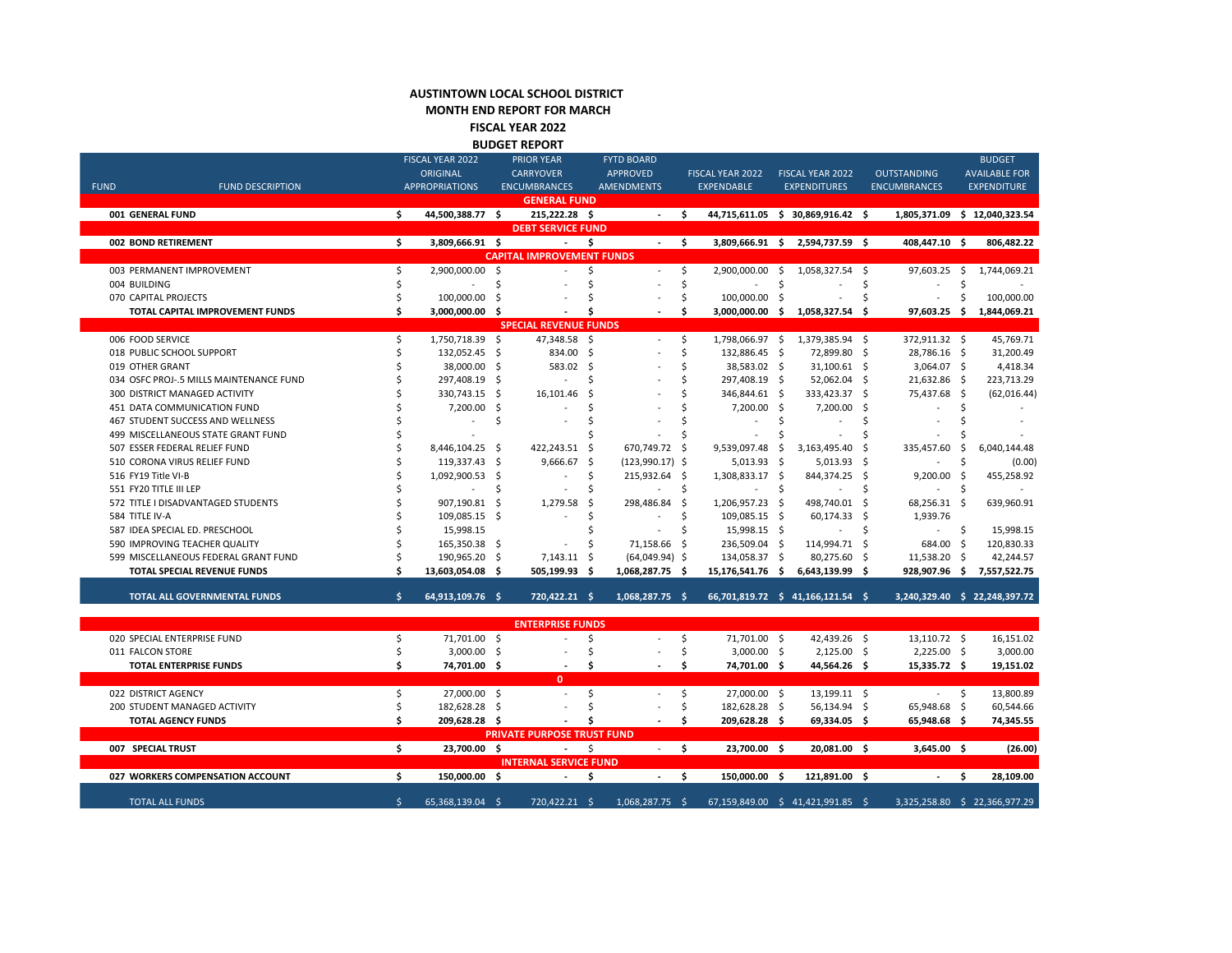#### **AUSTINTOWN LOCAL SCHOOL DISTRICT MONTH END REPORT FOR MARCH FISCAL YEAR 2022 INVESTMENT REPORT**

 $F = F \cdot F$ 

| <b>TOTAL REDTREE INVESTMENTS</b> | 8,055,679.74         |                                       | 15,020.28                        | 115,557.83               | 1.55%           |
|----------------------------------|----------------------|---------------------------------------|----------------------------------|--------------------------|-----------------|
| <b>MONEY MARKET</b>              | 7,533.12             |                                       |                                  |                          | 0.01%           |
| <b>CERTIFICATES OF DEPOSIT</b>   | 3,457,762.75         |                                       |                                  |                          | 2.37%           |
| US GOVERNMENT AGENCY DISCOUNT    | 2,847,101.62         |                                       |                                  |                          | 0.56%           |
| US GOVERNMENT AGENCY             | 1,743,282.25         |                                       |                                  |                          | 0.44%           |
|                                  |                      | REDTREE INVESTMENTS HELD BY U.S. BANK |                                  |                          |                 |
| <b>BANK INVESTMENT TYPE</b>      | <b>BALANCE VALUE</b> |                                       | <b>MANAGEMENT FEES FOR MARCH</b> | POSTED TO DATE           | <b>RATE</b>     |
|                                  |                      |                                       | <b>INVESTMENT INCOME LESS</b>    | <b>INVESTMENT INCOME</b> | <b>INTEREST</b> |
|                                  |                      |                                       |                                  | <b>FISCAL YEAR 2022</b>  | <b>MARCH</b>    |

|                                                   |                                | <b>SECURITIES</b> |           |            |       |
|---------------------------------------------------|--------------------------------|-------------------|-----------|------------|-------|
| <b>SECURITIES</b><br>ገP.<br>HILL.<br>JL UNIILJ    | $200E10E2$<br>4,308,548.6∠     |                   | 3,547.02  | .478.44    | 0.43% |
| L REDTREE AND HILLTOP INVESTMENTS<br><b>TOTAL</b> | ,371,761.48<br>12.271<br>- 14, |                   | 18,567.30 | 127,036.27 | 2.03% |

|                                    |                 | <b>MONEY MARKET ACCOUNTS</b> |           |            |       |
|------------------------------------|-----------------|------------------------------|-----------|------------|-------|
| <b>STAR OHIO</b>                   | 108,666.59      |                              | 13.07     | 63.52      | 0.07% |
| <b>FARMERS NATIONAL BANK</b>       | 19,039,326.94   |                              | 3.527.83  | 18.619.66  | 0.25% |
| <b>TOTAL MONEY MARKET ACCOUNTS</b> | \$19,147,993.53 |                              | 3.540.90  | 18.683.18  | 0.70% |
|                                    |                 |                              |           |            |       |
| <b>TOTAL INVESTMENTS</b>           | 27,203,673.27 ( |                              | 22,108.20 | 145,719.45 |       |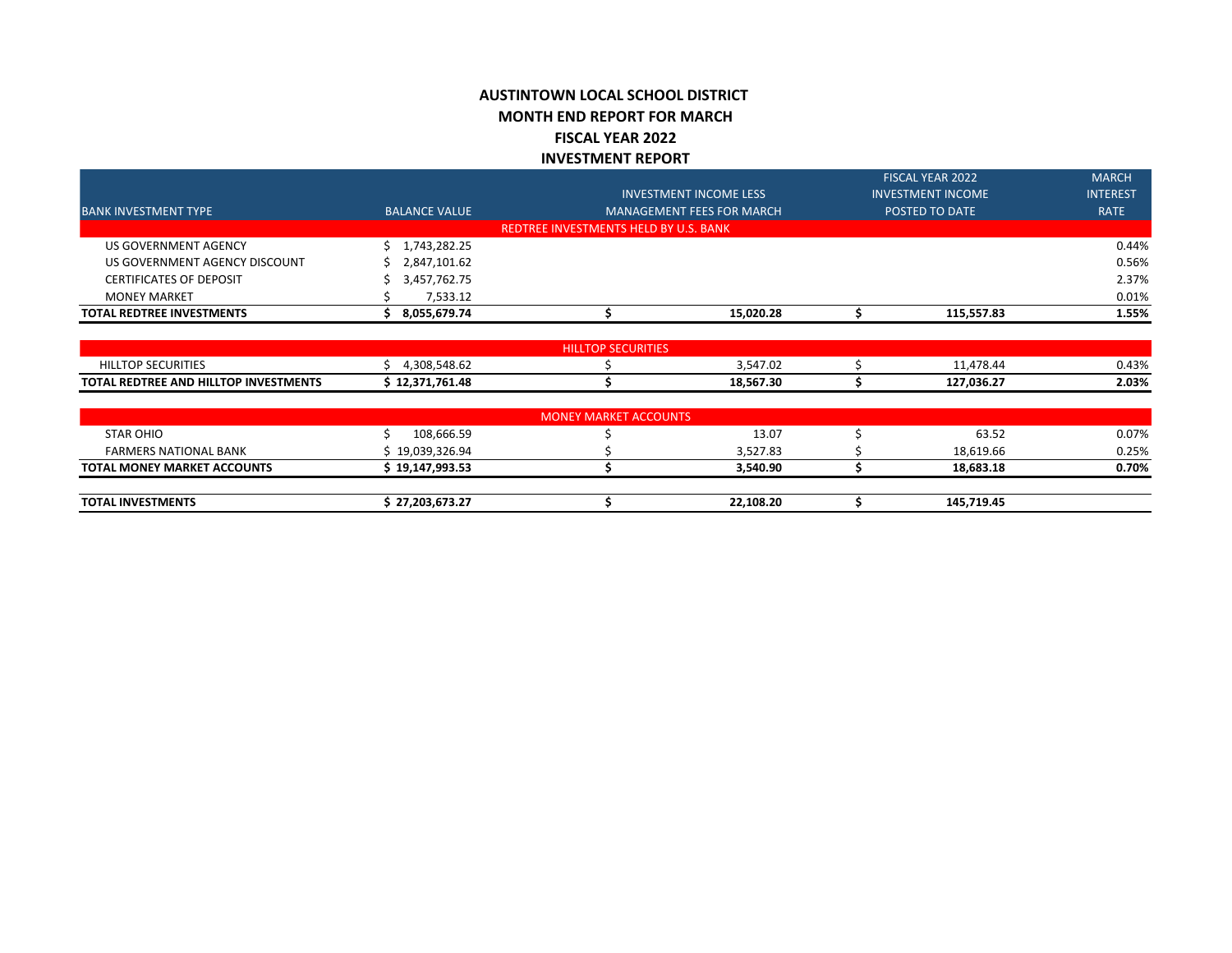#### **AUSTINTOWN LOCAL SCHOOL DISTRICT MONTH END REPORT FOR MARCH**

**FISCAL YEAR 2022**

**BANK RECONCILIATION**

| <b>Farmers Sweep</b>               | \$1,500,000.00      |
|------------------------------------|---------------------|
| <b>Farmers Money Market</b>        | \$19,039,326.94     |
| <b>HillTop Securities</b>          | \$4,308,548.62      |
| Star Ohio                          | \$108,679.66        |
| <b>Red Tree Investments</b>        | \$8,055,679.74      |
| <b>BANK BALANCES</b>               | \$33,012,234.96     |
|                                    |                     |
| <b>OUTSTANDING PETTY CASH</b>      |                     |
| <b>Athletics Change Fund</b>       | \$<br>5,000.00      |
| <b>Food Service</b>                | \$<br>550.00        |
| <b>Building Change Fund</b>        | \$<br>50.00         |
| <b>Faclon Nest</b>                 | \$<br>100.00        |
| <b>Treasurer Office</b>            | \$<br>50.00         |
| <b>Outstanding Petty Cash</b>      | \$<br>5,750.00      |
|                                    |                     |
| <b>OUTSTANDING A/P CHECKS</b>      | \$<br>(793, 370.55) |
| <b>OUSTANDING PAYROLL CHECKS</b>   |                     |
| AP RECON                           | \$<br>(34, 392.85)  |
| <b>PAYROLL RECON</b>               | \$<br>451.04        |
| <b>BANK BALANCE</b>                | 32,190,672.60       |
|                                    |                     |
| <b>FUND BALANCE</b>                | 32,190,672.60       |
| <b>Bank Balance = Fund Balance</b> | 0.00                |
|                                    |                     |

|                                       | <b>OUTSTANDING A/P CHECK CALCULATION:</b>       |              | <b>OUTSTANDING Payroll CHECK CALCULATION:</b> |  |    |        |  |  |
|---------------------------------------|-------------------------------------------------|--------------|-----------------------------------------------|--|----|--------|--|--|
| <b>Current A/P Outstanding Checks</b> |                                                 |              | <b>Current Payroll Outstanding Checks</b>     |  |    |        |  |  |
|                                       |                                                 |              |                                               |  |    |        |  |  |
|                                       | <b>OUTSTANDING A/P CORRECTIONS CALCULATION:</b> |              |                                               |  |    |        |  |  |
| Deposits in Transit                   | <b>HUNTINGTON AND SERS</b>                      | (1,040.00)   |                                               |  | \$ | 451.04 |  |  |
| <b>ITITAN PAYMENTS</b>                |                                                 | 385.94       |                                               |  |    |        |  |  |
| <b>SAFETY GRANT</b>                   |                                                 | (22, 862.33) |                                               |  |    |        |  |  |
| Commerce Bank                         |                                                 | (11, 724.58) |                                               |  |    |        |  |  |
| Payroll Account Transfer              |                                                 | 848.12       |                                               |  |    |        |  |  |
|                                       |                                                 |              |                                               |  |    |        |  |  |
|                                       |                                                 |              |                                               |  |    |        |  |  |
| <b>Total A/P</b>                      |                                                 |              | <b>Total Payroll</b>                          |  |    |        |  |  |
| <b>Corrections</b>                    |                                                 | (34, 392.85) | <b>Corrections</b>                            |  |    | 451.04 |  |  |
|                                       |                                                 |              |                                               |  |    |        |  |  |

**Corrections 451.04**